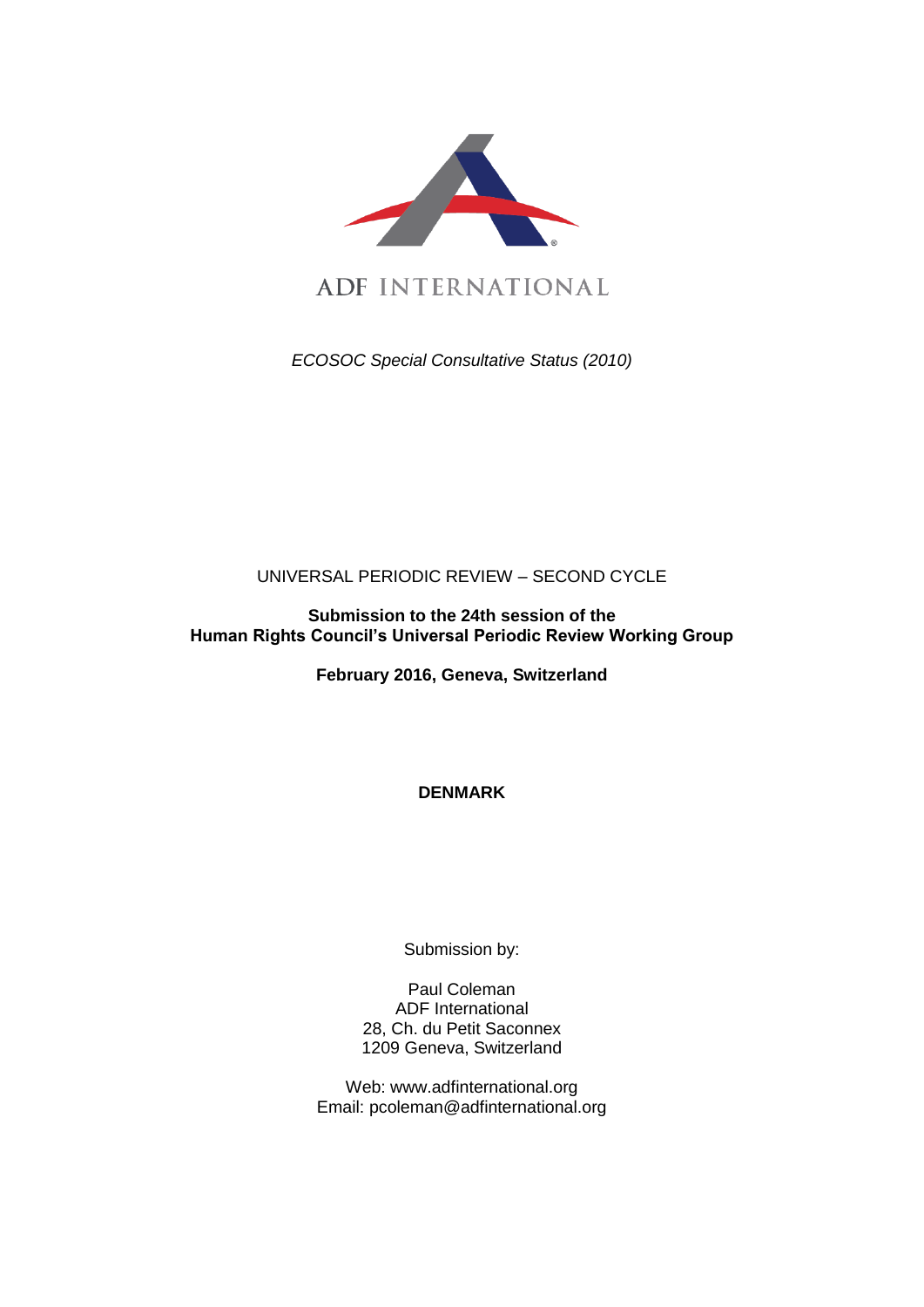#### **Introduction**

- 1. ADF International is a global alliance-building legal organization that advocates for religious freedom, life, and marriage and family before national and international institutions. As well as having ECOSOC consultative status with the United Nations (registered name "Alliance Defending Freedom"), ADF International has accreditation with the European Commission and Parliament, the Fundamental Rights Agency of the European Union, the Organization for Security and Cooperation in Europe, and the Organization of American States.
- 2. This report focuses on Denmark's human rights record regarding freedom of expression and freedom of religion.

### **(a) Freedom of Speech**

#### *Denmark's "hate speech" laws*

3. Denmark, as with many other European nations, has enacted laws prohibiting socalled "hate speech". Section 140 of the Danish Criminal Code states:

> Any person who, in public, mocks or scorns the religious doctrines or acts of worship of any lawfully existing religious community in this country shall be liable to imprisonment for any term not exceeding four months.

- 4. Section 266(b) of the Danish Criminal Code states:
	- (1) Any person who publicly, or with the intention of wider dissemination, makes a statement or imparts other information by which a group of people are threatened, insulted or degraded on account of their race, colour, national or ethnic origin, religion, or sexual orientation, shall be liable to a fine or to imprisonment for a term not exceeding two years.
	- (2) When handing down the punishment, it is to be considered as an aggravating circumstance that the statement is in the nature of propaganda.
- 5. The official commentary on Article 266(b) states that "This provision was inserted in the Criminal Code in 1971 in connection with Denmark's ratification of the International Convention on the Elimination of All Forms of Racial Discrimination, to ensure full compliance with Article 4 of that convention." However, as the cases below demonstrate, Denmark's restrictions on speech go far beyond what is permitted under international law.

#### *Examples of "hate speech" cases*

6. On 30 September 2005 the Danish newspaper, *Jyllands-Posten*, published 12 editorial cartoons, most of which depicted the Islamic prophet Mohammed in an unflattering light. After more than 50 international publications reprinted the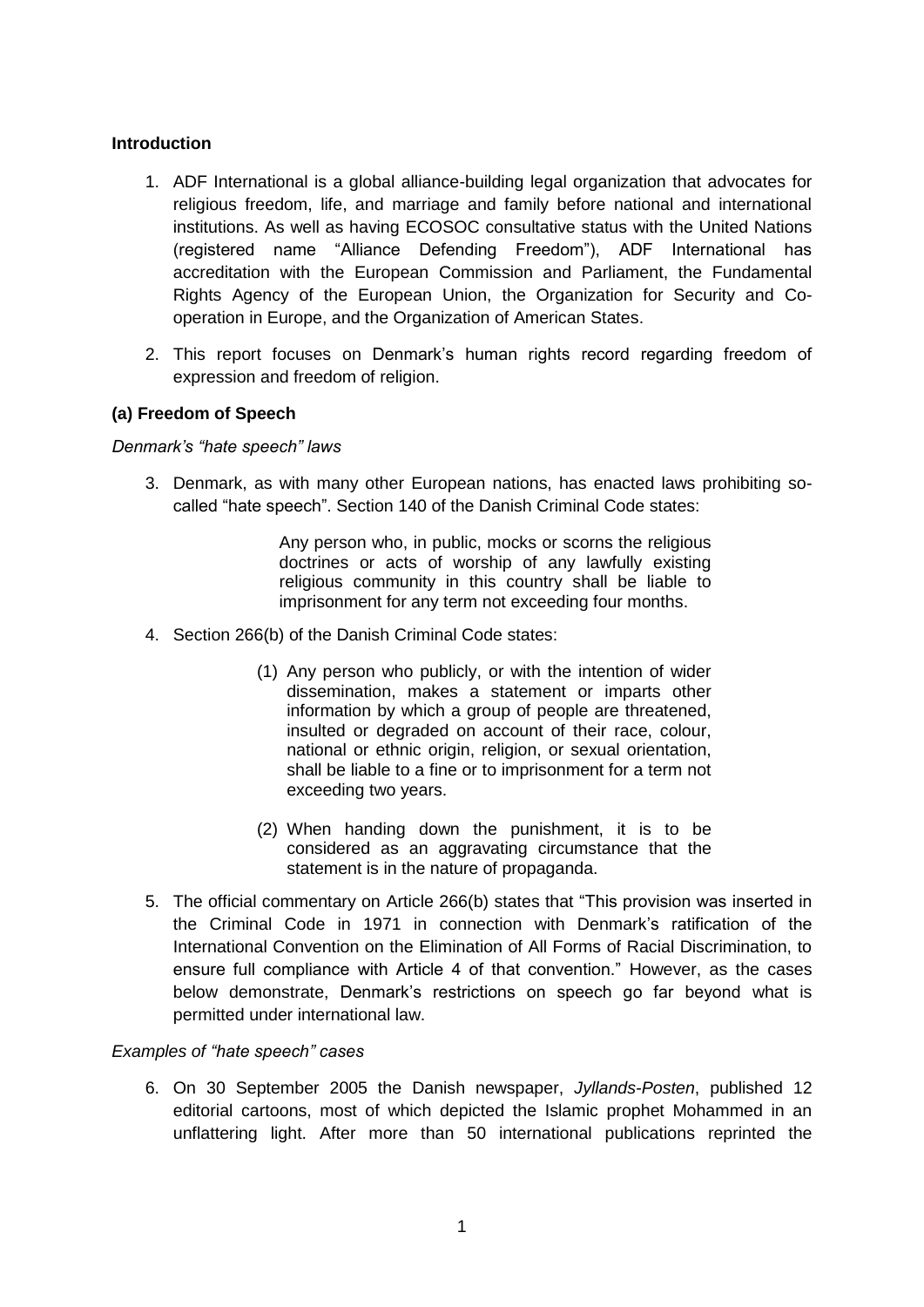cartoons, protests erupted around the world resulting in at least 100 deaths.**<sup>1</sup>** A number of offended Muslim organizations filed a complaint with the Danish police claiming that offences had been committed under sections 140 and 266(b) of the Criminal Code.

- 7. On 6 January 2006 the Regional Public Prosecutor decided to discontinue the investigation because there was not a reasonable suspicion that a criminal offense had been committed. Not satisfied with the outcome, the group appealed to the Director of Public Prosecutions who upheld the ruling in his decision of 15 March 2006.**<sup>2</sup>**
- 8. Still not satisfied, the group made a claim to the UN Human Rights Committee in which they alleged they had been denied an effective remedy for incitement to hatred against Muslims. The Committee declared the case inadmissible for failure to exhaust domestic remedies as the group's appeal from the outcome of a 2008 domestic private prosecution was still pending.**<sup>3</sup>**
- 9. Although attempts at prosecution in this instance were not successful, a chilling effect on freedom of speech was nevertheless caused by the case being brought in the first place. As one writer has pointed out, "[T]he real danger posed by Europe's speech laws is not so much quilty verdicts as an insidious chilling of political debate. as people censor themselves in order to avoid legal charges and the stigma and expense they bring."**<sup>4</sup>**
- 10. In another case in 2010, the Danish historian, journalist and free speech activist, Lars Hedegaard, was charged under section 266(b) by the Danish Public Prosecutor for allegedly racist speech. The charge related to a December 2009 interview in which Hedegaard remarked on the high incidence of crime in areas of high Muslim populations. Hedegaard subsequently maintained that his words had been taken out of context and insisted that he did not seek to accuse all Muslims, or even the majority, of this kind of behaviour.**<sup>5</sup>**
- 11. Hedegaard was initially found innocent but subsequently convicted by a superior court. Commenting on his conviction, Hedegaard pointed out that whether or not his words were true happened to be completely irrelevant during his trial. He wrote:

-

<sup>1</sup> 'Cartoon Body Count: Death by Drawing', 11 April 2006. Available at

<sup>&</sup>lt;http://www.cartoonbodycount.com/stats>.

<sup>2</sup> Director of Public Prosecutions, 'Decision on Possible criminal proceedings in the case of Jyllands-Posten's Article "The Face of Muhammed"', File No. RA-2006-41-0151, 15 March 2006. Available at <http://www.rigsadvokaten.dk/media/bilag/afgorelse\_engelsk.pdf>.

<sup>3</sup> UN Human Rights Committee, 'Decision of the Human Rights Committee under the Optional Protocol to the International Covenant on Civil and Political Rights', 18 April 2008. Available at <http://sim.law.uu.nl/SIM/CaseLaw/fulltextccpr.nsf/160f6e7f0fb318e8c1256d410033e0a1/5cc6821f39 c062b4c125745200446af6?OpenDocument>.

<sup>4</sup> Alexander, Gerard, 'Illiberal Europe', American Enterprise Institute for Public Policy Research, 2006, p.3.

<sup>5</sup> 'Lars Hedegaard Acquited', Gates of Vienna, 20 April 2012, Available at <http:// gatesofvienna.blogspot.co.at/2012/04/acquittal-of-lars-hedegaard.html>.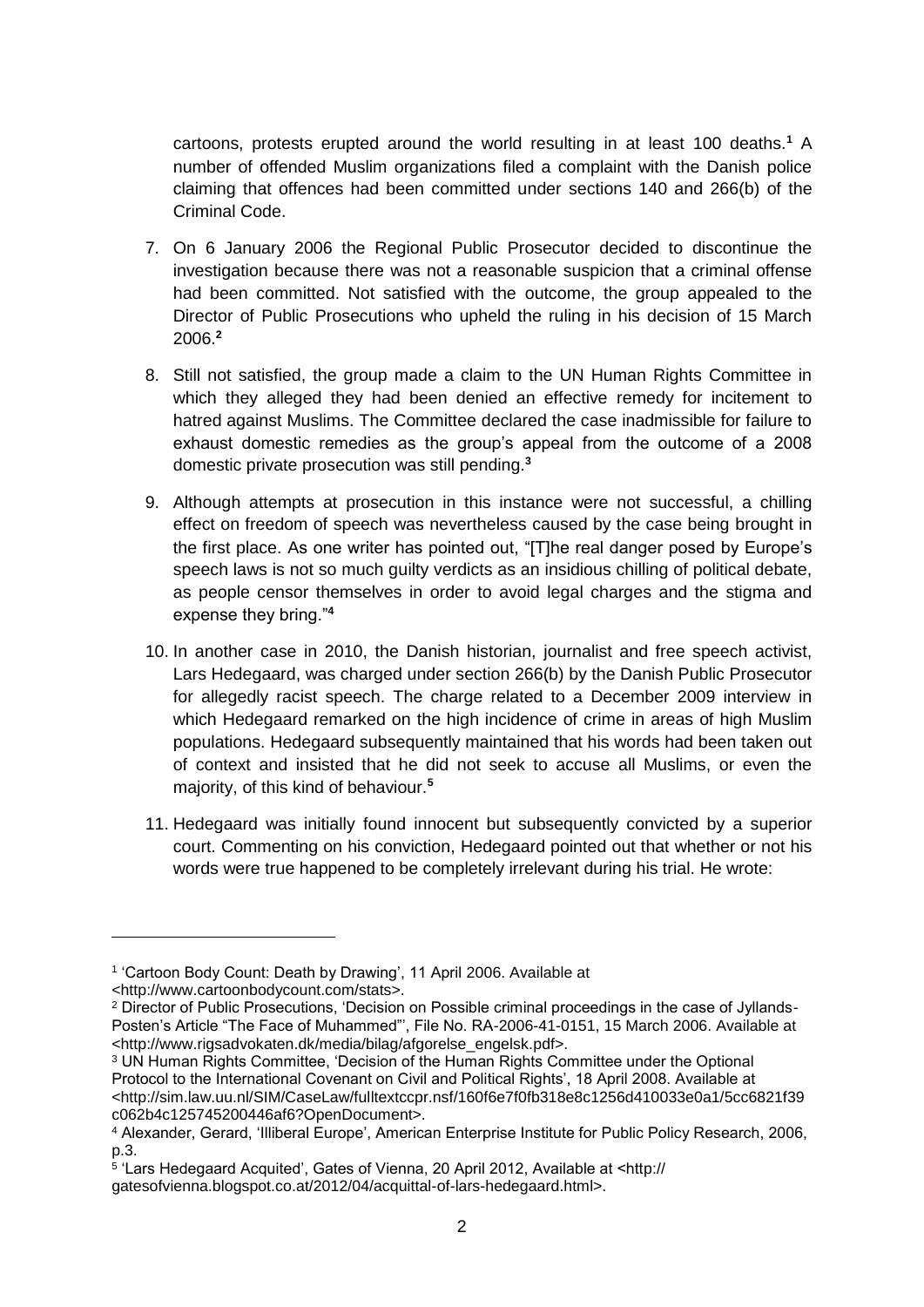I should have the right to prove my case. I could have called witnesses. I could have quoted holy books and statements, and I could have referred to facts. But you cannot do that in a court of law in Denmark if you are accused under this infamous Article 266(b). Whether or not what you are saying is true is immaterial. If somebody feels offended or if the prosecutor thinks that somebody has a reason to feel offended, whether or not you speak the truth has no bearing on the case.**<sup>6</sup>**

- 12. On 20 April 2012 Hedegaard was acquitted by the Danish Supreme Court, based on the Court's finding that he did not intend to disseminate his remarks to a wider audience.**<sup>7</sup>** Hedegaard commented, "The Supreme Court has clearly upheld the principle that for a statement to be criminal, it must have been made with the intent of public dissemination. We may still talk freely in our own homes."**<sup>8</sup>**
- 13. The day after Hedegaard was charged, the Danish Justice Minister at the time announced that the country's "hate speech" laws should be reviewed. The Copenhagen Post reported that the minister was "preparing the ground for changes to laws criminalizing racist and blasphemous speech on concerns they could be misused as political instruments to restrict free speech."**<sup>9</sup>** However, such changes have not taken place.
- 14. In 2014, Danish authorities considered pressing criminal charges against a young poet for using insulting speech. Yahya Hassan is a young poet whose debut book sold 80,000 copies and contains many poems which are heavily critical of the religious environment in which he was raised. In January 2014, a local politician demanded that he be charged under section 266(b). Hassan now wears a bulletproof vest and receives protection from Denmark's domestic intelligence agency at speaking engagements.**<sup>10</sup>**

#### *Freedom of speech in international law*

15. Article 19 of the Universal Declaration of Human Rights states that "Everyone has the right to freedom of opinion and expression; this right includes freedom to hold opinions without interference and to seek, receive and impart information and ideas through any media and regardless of frontiers." Article 19 of the International Covenant on Civil and Political Rights confirms this right, and states that restrictions

<sup>7</sup> Case note available (in Danish) at <http://www.

-

domstol.dk/hojesteret/nyheder/pressemeddelelser/Pages/

<sup>&</sup>lt;sup>6</sup> 'Round Three of the Trial of Lars Hedegaard', Middle East Forum, 8 April 2012.

Available at <http://www.meforum.org/3209/lars-hedegaard-trial>.

Frifindelseisagomforhnendeognedvrdigendeudtalelserommuslimer.aspx>.

<sup>8</sup> 'Lars Hedegaard Acquited', Gates of Vienna, 20 April 2012. Available at <http://

gatesofvienna.blogspot.co.at/2012/04/acquittal-of-lars-hedegaard.html>.

<sup>&</sup>lt;sup>9</sup> 'Denmark: Prosecution of Free Speech Advocate may prompt Changes to Racism Laws', The Legal Project, 6 August 2010. Available at <http://www.legal-project.org/ blog/2010/08/denmarkprosecution-of-free-speech-advocate-may>.

<sup>10</sup> Andrew E. Harrod, 'Danish Muslim Apostate Faces Hate Speech Charges', Front Page Magazine. 2 January 2014. Available at <http://www.meforum.org/3710/yahya-hassan-denmark>.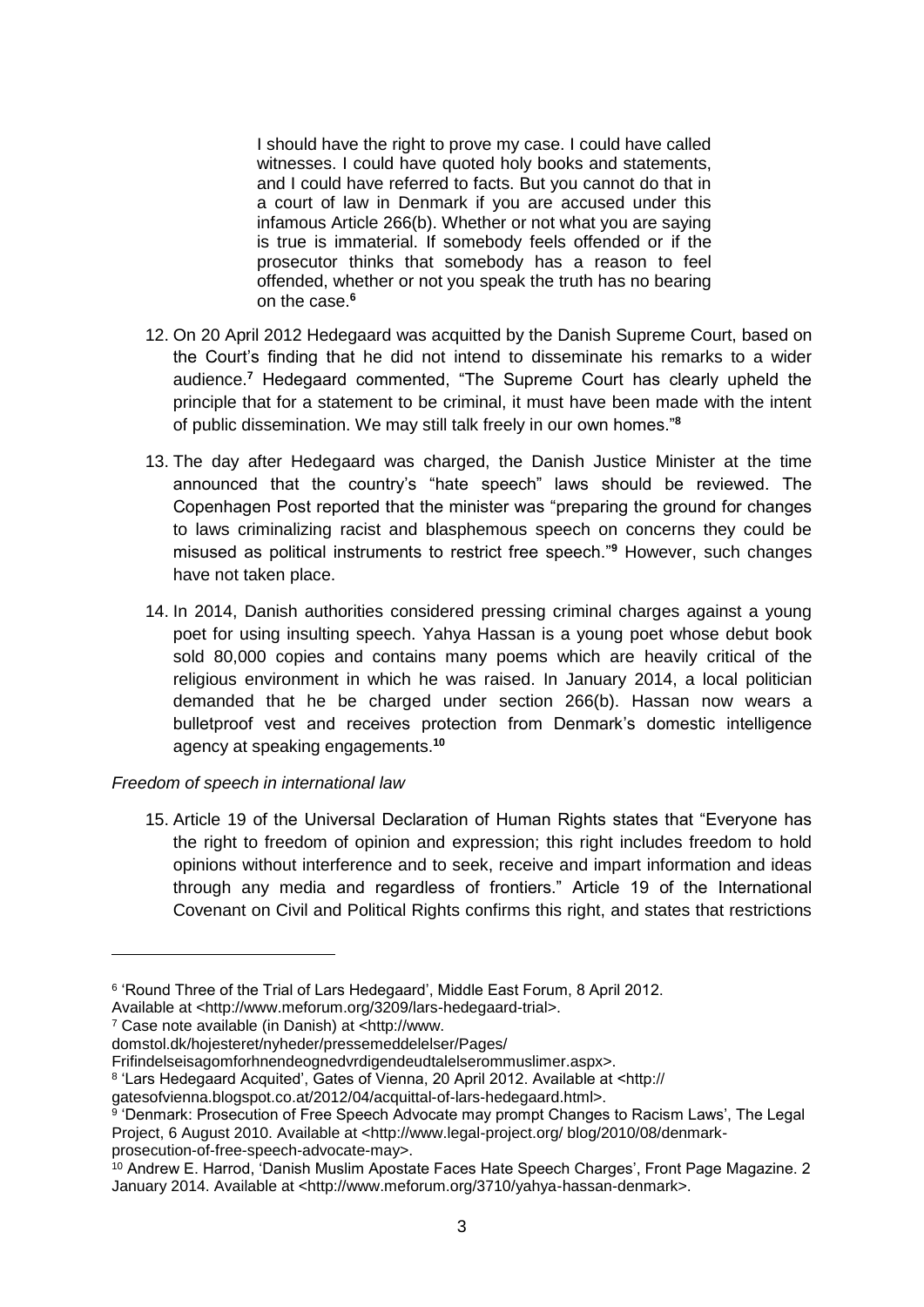on freedom of expression are only valid if they are prescribed by law, and necessary to pursue one of the limited aims specified within the Covenant.

- 16. While there are clear limitations placed on freedom of speech in some international documents, notably Article 20(2) ICCPR and Article 4 of the International Convention on the Elimination of All Forms of Racial Discrimination, there is still a high threshold for when restrictions on freedom of expression are valid. Former UN Special Rapporteur on Freedom of Religion or Belief, Asma Jahangir, has noted that "Article 20 [of the ICCPR] was drafted against the historical background of the horrors committed by the Nazi regime during the Second World War." Therefore, the "threshold of the acts that are referred to in Article 20 is relatively high."<sup>11</sup>
- 17. Moreover, the Special Rapporteur has stated that freedom of speech should not be restricted any further than international law currently allows, noting that "any attempt to lower the threshold of Article 20 of the Covenant would not only shrink the frontiers of free expression, but also limit freedom of religion or belief itself. Such an attempt could be counterproductive and may promote an atmosphere of religious intolerance."<sup>12</sup> The Special Rapporteur further recommended that "expressions should only be prohibited under Article 20 if they constitute incitement to imminent acts of violence or discrimination against a specific individual or group."<sup>13</sup>
- 18. Similarly, UN General Comment No. 34 makes it clear that restrictions on the right to freedom of expression "should not go beyond what is permitted in paragraph 3 [of Article 19] or required under article 20."<sup>14</sup>
- 19. Hence, while there are limitations placed on speech in international law, the overwhelming emphasis in the international human rights documents is the protection of freedom of speech, and restrictions should not go beyond what is already in place.

#### **(b) Freedom of Religion**

- 20. In 1989, Denmark became the first country in the world to allow same-sex couples to legally register as domestic partners. In June 2012, the government passed a bill legalizing same-sex marriage.<sup>15</sup>
- 21. However, unlike other countries that have legalized same-sex marriage, Denmark has forced the state church – the Evangelical Lutheran Church in Denmark – to conduct same-sex ceremonies within its churches.

-

<sup>11</sup> Report of the Special Rapporteur on freedom of religion or belief, Asma Jahangir, and the Special Rapporteur on contemporary forms of racism, racial discrimination, xenophobia and related intolerance, Doudou Diène, further to Human Rights Council decision 1/107 on incitement to racial and religious hatred and the promotion of tolerance, A/HRC/2/3, 20 September 2006, § 47. <sup>12</sup> *Id.,* § 50.

<sup>13</sup> *Id.,* § 47.

<sup>14</sup> UN General comment No. 34, 12 September 2011, CCPR/C/GC/34, § 49.

<sup>15</sup> http://www.pewforum.org/2015/06/01/gay-marriage-around-the-world-2013/#denmark.